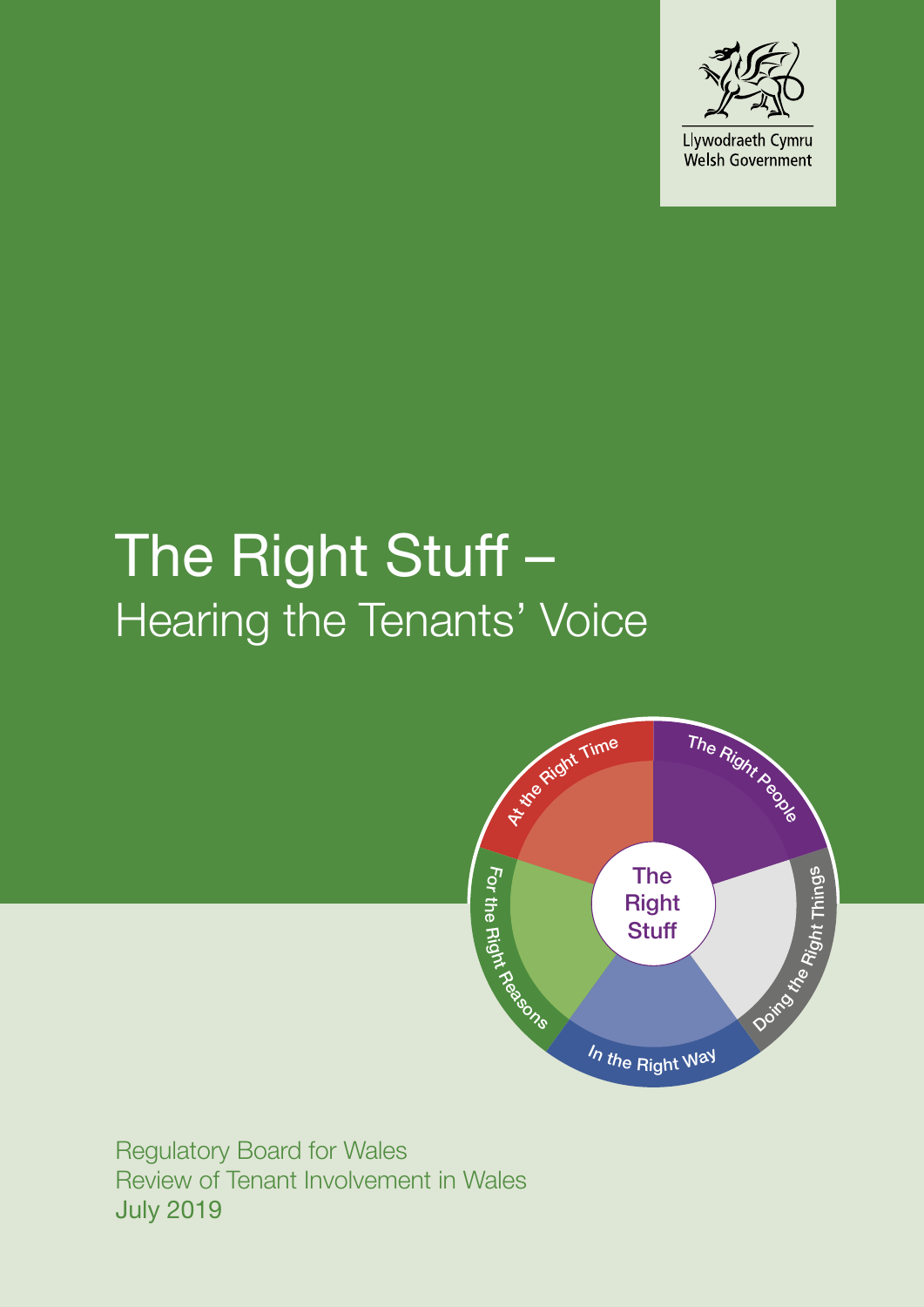# The Regulatory Board would like to thank everyone who contributed to this Review

### Review Steering Group:

Regulatory Board for Wales Bob Smith – Chair of Steering Group

Community Housing Cymru Clarissa Corbisiero

Housing Futures Cymru Ruth Davies

Regulatory Board for Wales Kevin Lawrence

TPAS Cymru David Lloyd

Tai Pawb Ceri Meloy

Wales & West Housing Shayne Hembrow

#### Provision of 'Think Pieces':

Bob Smith Shayne Hembrow

Expert Advisor Keith Edwards

Independent Consultant Tamsin Stirling

Housing Quality Network Alistair McIntosh Janis Bright

Housing Quality Network Residents' Network Rob Gershon

Regulatory Board for Wales Helen White Doug Elliott Jane Mudd

The Welsh Government Housing Regulation Team

Everyone who gave presentations to the steering group

Regulatory Advisory Group members who helped with circulation of our survey.

Community Housing Cymru and Cartrefi Conwy who provided venues for the focus groups and assisted in administration of the events.

**The many tenants, housing association Board Members and staff, and sector stakeholders who took the time to attend our focus groups and complete our survey.**

This report represents the views of the Regulatory Board for Wales (RBW). We are very grateful for the contributions we have received from the above individuals, although we recognise that the final report may not entirely reflect all of their views, or necessarily those of Welsh Government. Responsibility for the content of the report rests with the RBW.

Mae'r ddogfen yma hefyd ar gael yn Gymraeg. This document is also available in Welsh.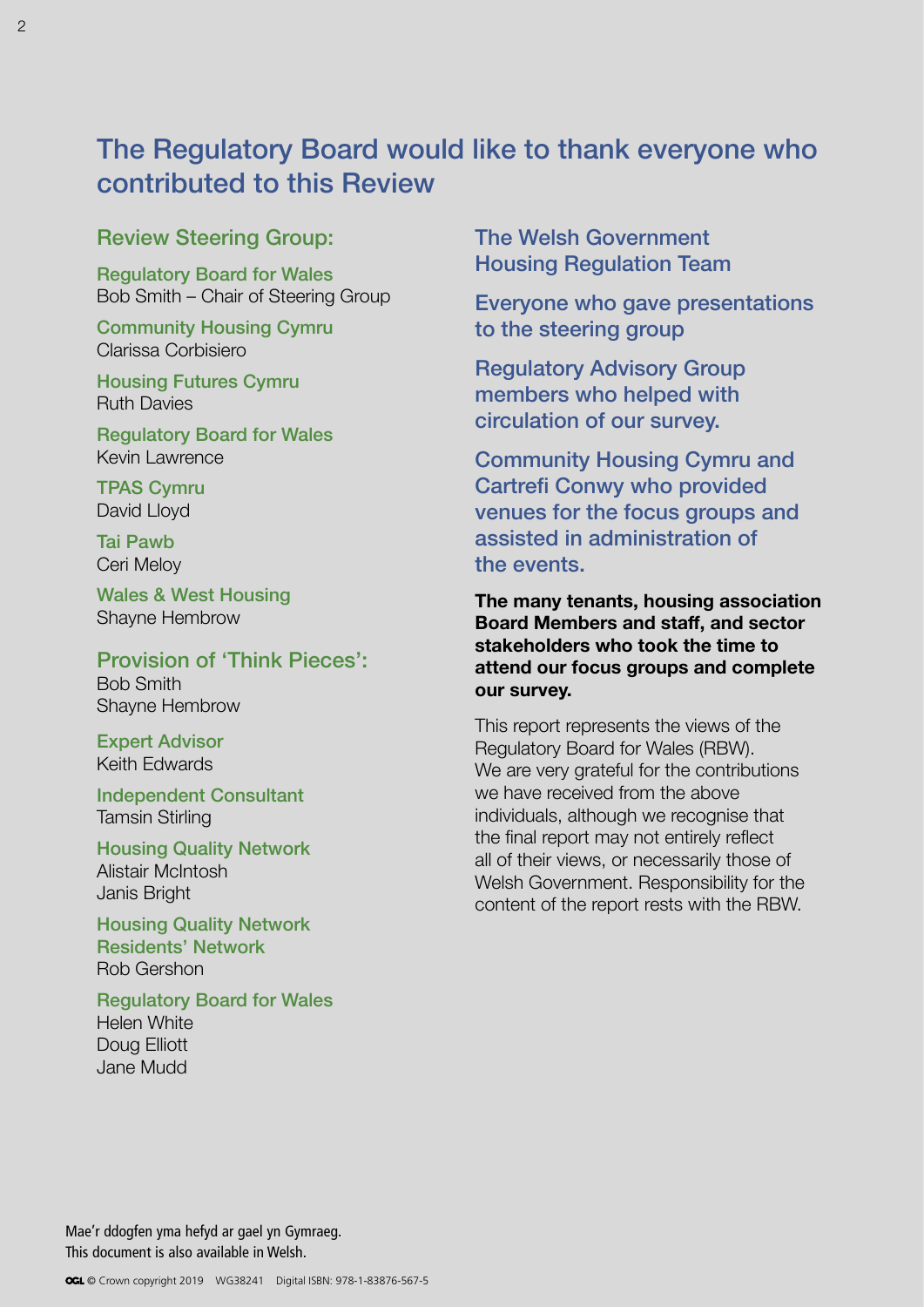# **Contents**

| Tenant Involvement – Why Review? Why Now?             |                |
|-------------------------------------------------------|----------------|
| The Scope of the Review                               |                |
| <b>Review Context</b>                                 | $\overline{7}$ |
| <b>Key Vision and Values</b>                          | 9              |
| <b>What We've Learned</b>                             | 11             |
| <b>A Model for Tenant Involvement</b>                 | 13             |
| <b>Making it Happen</b>                               | 14             |
| <b>Opportunities to Strengthen Tenant Involvement</b> | 17             |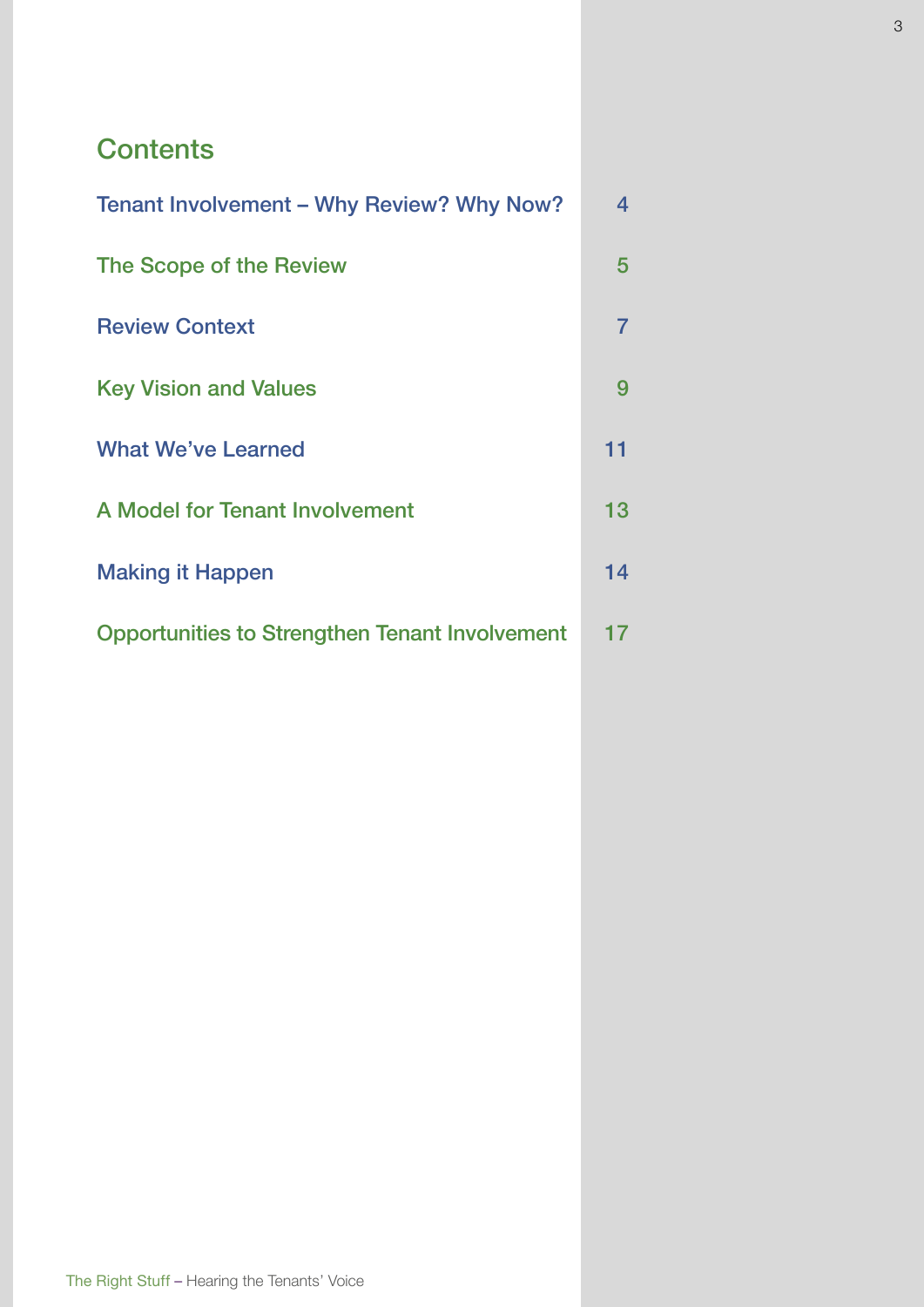# Tenant Involvement – Why Review? Why Now?

The Regulatory Board for Wales (RBW) is charged with advising the Minister for Housing and Local Government on the performance of the regulator and the housing association sector.

This is the third review undertaken by the RBW since it was re-constituted in 2016. This review complements the previous reviews which looked at *Value for Money* [https://gov.](https://gov.wales/value-money-review-2017) [wales/value-money-review-2017](https://gov.wales/value-money-review-2017) and housing association governance, *The Right Stuff – Improving Housing Association Governance in Wales*. [https://gov.wales/improving-housing](https://gov.wales/improving-housing-association-governance-wales-2018)[association-governance-wales-2018](https://gov.wales/improving-housing-association-governance-wales-2018)

As part of our role the RBW wants to be assured that housing associations know tenants are, as required by *performance standard 2,* [https://gov.wales/housing](https://gov.wales/housing-associations-registered-wales-revised-performance-standards)[associations-registered-wales-revised](https://gov.wales/housing-associations-registered-wales-revised-performance-standards)[performance-standards](https://gov.wales/housing-associations-registered-wales-revised-performance-standards) effectively involved in strategic decision making and shaping services in ways appropriate for tenants and their association.

In the light of the tragic events at Grenfell and the *UK Government's social housing green paper,* [https://assets.publishing.service.gov.](https://assets.publishing.service.gov.uk/government/uploads/system/uploads/attachment_data/file/733605/A_new_deal_for_social_housing_web_accessible.pdf) [uk/government/uploads/system/uploads/](https://assets.publishing.service.gov.uk/government/uploads/system/uploads/attachment_data/file/733605/A_new_deal_for_social_housing_web_accessible.pdf) attachment\_data/file/733605/A\_new\_deal\_for [social\\_housing\\_web\\_accessible.pdf](https://assets.publishing.service.gov.uk/government/uploads/system/uploads/attachment_data/file/733605/A_new_deal_for_social_housing_web_accessible.pdf) the review has become even more relevant than when it was originally conceived.

Tenant involvement that works is an integral part of good governance and we see this review as complementary to *The Right Stuff* governance review. Listening to tenants and involving them in key decisions can also be important in developing a robust approach to value for money.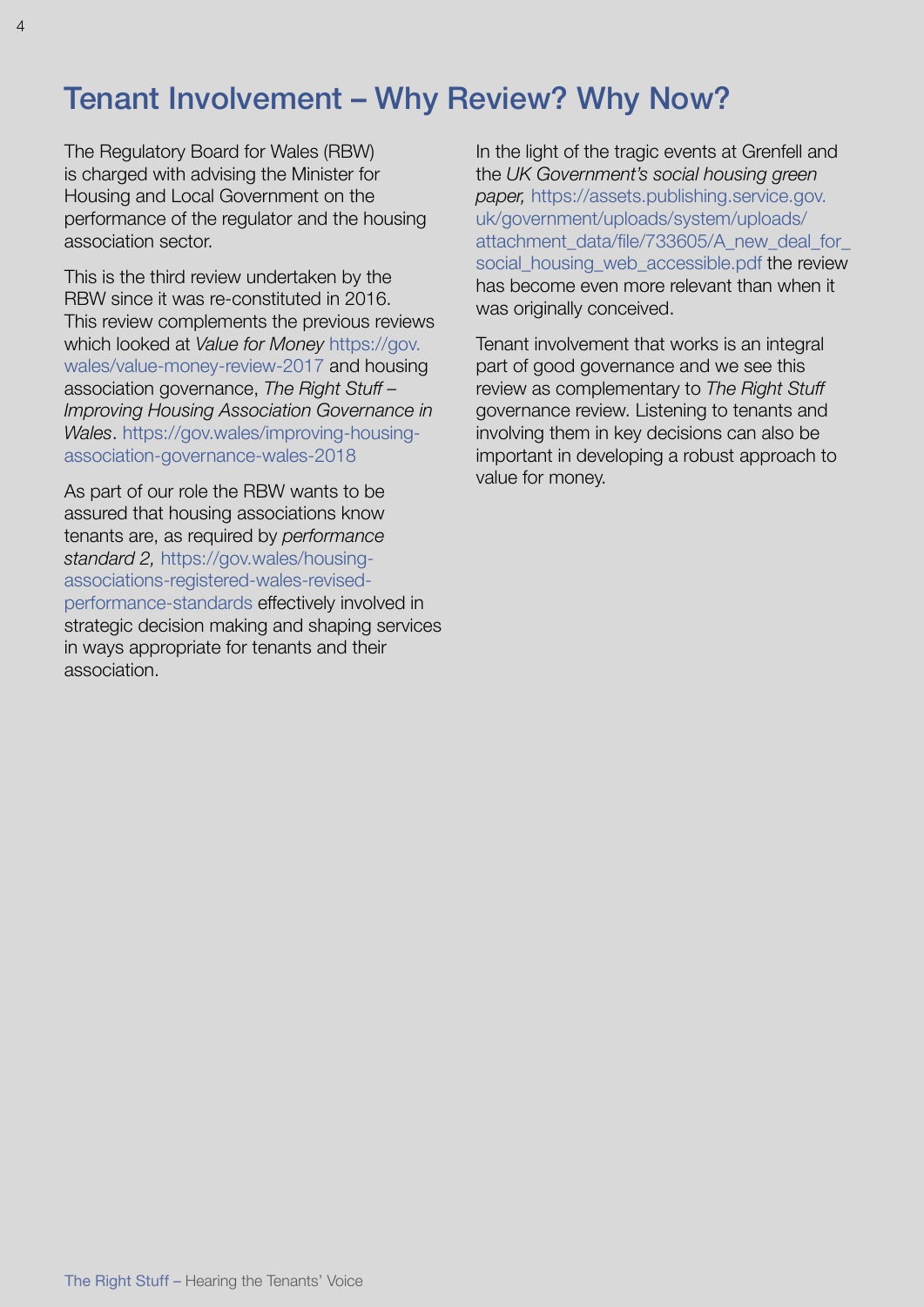# The Scope of the Review

We spent some time scoping the review prior to commissioning. It was decided the review should focus on seeking to establish a set of agreed principles to underpin effective tenant involvement. We wanted to ensure that the review got to the heart of key issues by ensuring it was not bounded by established orthodoxy.

In approaching the review, the Board were clear on two requirements:

#### a) A Collaborative Approach

The initial scoping study, which was undertaken between April – June 2018, involved semi-structured interviews with a range of key stakeholders, including members of the Regulatory Advisory Group (RAG), a small number of experienced and involved tenants, two current housing association CEOs in Wales, five independent consultants/ academics and staff in the Welsh Government Housing Regulation Team. This initial work sought the views of individuals about:

- What "tenants at the heart of regulation" meant to them?
- What they saw as the current issues with tenant involvement/participation?
- What is working well in tenant participation (and why)?
- What is not working (and why)?
- How might regulation make a difference?
- What they would like to see coming out of the strategic review.

This initial scoping shaped the approach to the review which was overseen by a steering group made up of various sector stakeholders chosen to represent a range of approaches and to provide effective challenge throughout the process. The steering group developed the subsequent review methodology.

We began with finding out more about the tenant involvement landscape by inviting speakers with a broad range of relevant experience and also considering 'think pieces' from different perspectives. A review of tenant involvement including more recent developments was undertaken by an independent consultant (*[Tenants at the Heart](https://gov.wales/regulatory-board-wales-independent-report-tenant-involvement)  [review: phase 1 report](https://gov.wales/regulatory-board-wales-independent-report-tenant-involvement)*).

Later in the process different consultants were employed to organise an online survey for tenants and other stakeholders. Following this they also ran focus groups to explore the survey results; this is explored in more detail in *[Listen, act, learn: aspirations for tenant and](https://gov.wales/regulatory-board-wales-findings-independent-review-tenant-involvement)  [resident involvement](https://gov.wales/regulatory-board-wales-findings-independent-review-tenant-involvement)*. Throughout the review the steering group received support from an external expert adviser.

#### b) Making a Difference

We recognised that the review should focus on the critical question of what tenant involvement is seeking to achieve. This approach ensured the focus was on engagement with tenants and all key stakeholders examining 'what works' and how stakeholders 'know that it actually works'.

From the scoping exercise we formed the view that whilst there is a lot of tenant involvement activity being undertaken, some of it could be seen as unfocussed and not clear on the outcomes being sought or achieved. There is a significant amount of literature looking at the options on how to achieve involvement, but there is less research as to why it is undertaken.

For tenant involvement, the key question is:

What is the purpose of involving tenants, does it really work and is it making a difference?

Clearly this is a fundamental question. Involvement must represent value for money in terms of the effort and resources employed, as well as recognising the importance of respecting the value of tenant time and input.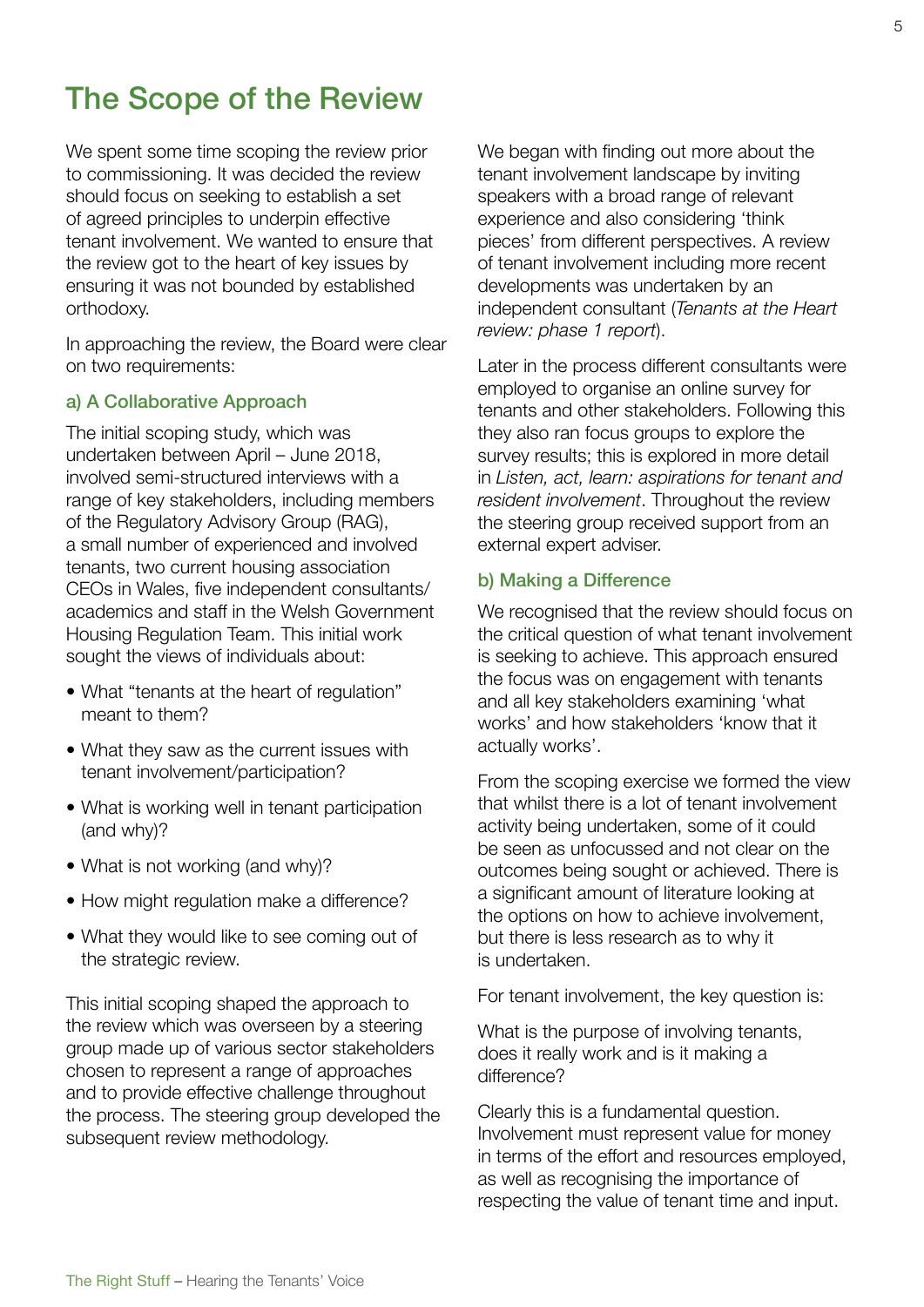# Building on The Right Stuff

Building on the proven effectiveness of *The Right Stuff* model developed as part of the governance review, this review has also developed a tool to support effective thinking at all levels from an overarching strategy to individual involvement projects. The model is for all interested parties including boards, tenants, operational staff and management, to help ensure involvement makes a difference, to give a sharp focus to what tenant involvement is designed to achieve and making sure involvement maximises the desired outcomes. The tool is also for use by Welsh Government in developing its own strategic approach to tenant involvement.

#### What we call things?

We recognise that language, what we call things and why, is important and the review has further reinforced our thinking on this. Survey and focus group participants were asked what terms they preferred from the various choices of tenant; customer; resident; or engagement; participation; involvement.

People had varying, often strongly held, views. We have however settled on the term **'Tenant Involvement'** and in the context of this review tenants include residents, service users and customers.

#### Who is the report for?

- Anyone with a role or interest in tenant involvement, to help ensure their approach is robust and focused on achieving clearly articulated outcomes. It should also be useful for tenants and service users in holding their landlord to account. This could include local authorities as well as housing associations.
- The tool can be used to support strategic approaches to tenant involvement, individual projects, and by boards considering how they effectively hear the tenant voice as part of their board assurance arrangements.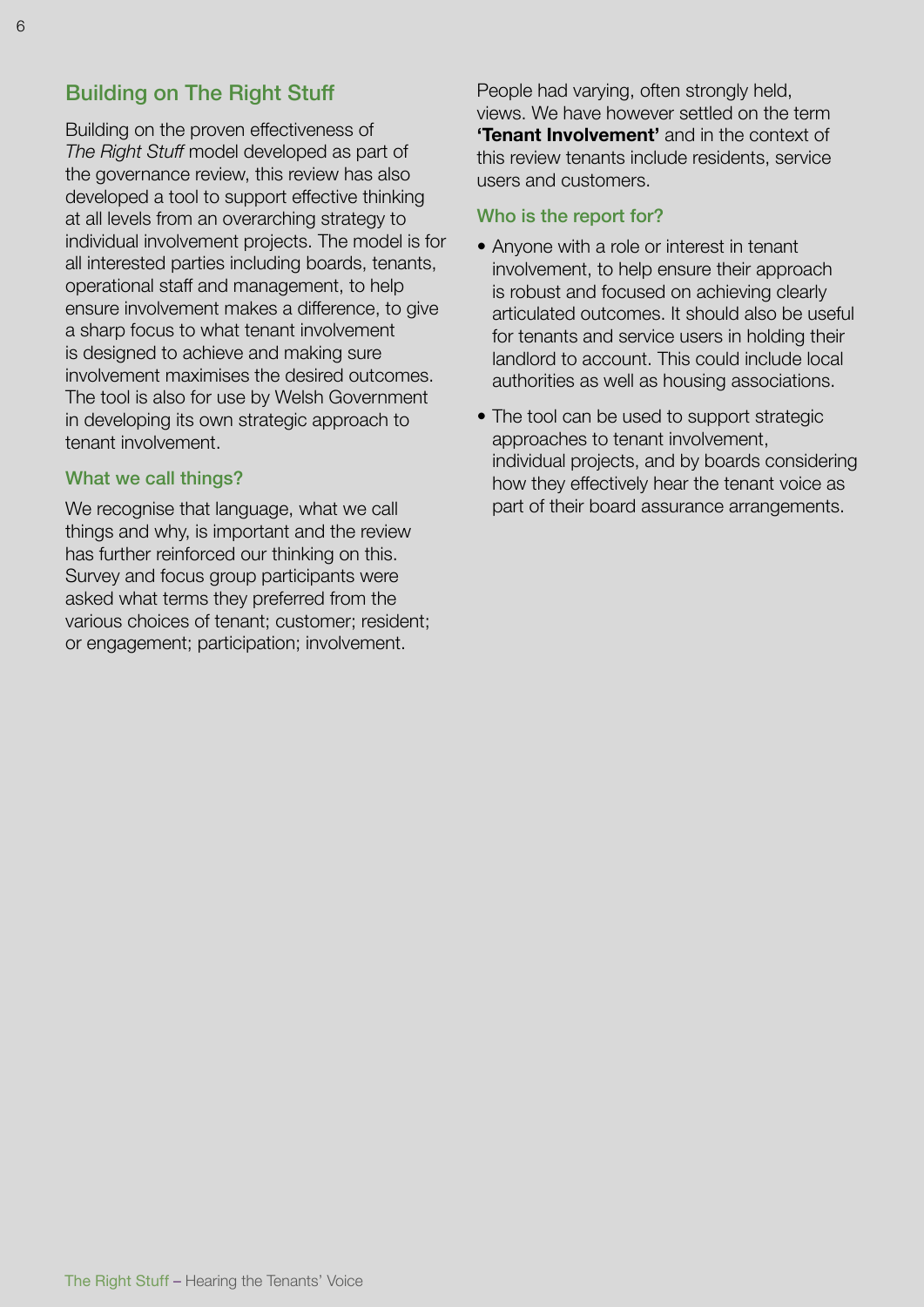# Review Context

This review has taken place in a changing environment. The promotion of tenant involvement has been an important part of housing policy for many years. However, growing financial complexity and increased risks faced by housing associations has resulted in a focus on finance and high level governance. The question is has this been at the expense of issues of direct interest to tenants and of tenant involvement?

Combined with perceptions of an ongoing stigma around social housing, this has led to some tenant disquiet and a need to take a radical look at how landlords hear, understand and respond to the views of tenants. Overall, there is a need to ensure a balance between commercial imperatives and social values and avoid organisational monocultures where the voices of tenants get lost.

We believe a culture and ethos which is fully committed to tenant involvement will be most effective. This requires commitment at every level of the organisation including staff and the Board. For some this may mean moving away from a paternalistic culture where things have traditionally been 'done to' or for tenants, to a model of working with tenants.

#### The *Hackitt review,* [https://www.gov.uk/](https://www.gov.uk/government/publications/independent-review-of-building-regulations-and-fire-safety-final-report) [government/publications/independent-review](https://www.gov.uk/government/publications/independent-review-of-building-regulations-and-fire-safety-final-report)[of-building-regulations-and-fire-safety-final-](https://www.gov.uk/government/publications/independent-review-of-building-regulations-and-fire-safety-final-report)

[report](https://www.gov.uk/government/publications/independent-review-of-building-regulations-and-fire-safety-final-report) following the aftermath of the Grenfell tragedy, found that many tenants did not feel adequately consulted on changes to their building that could impact on safety. It found greater transparency of information; and consultation and involvement in decisionmaking processes were consistently raised as key areas where change is required. The tragedy illustrates the dangers of not listening to tenants and highlights the need for fresh thinking. It re-emphasises the need for a culture that actively seeks and listens to the voices of tenants and it is also worth noting the review took place at a time when there was (and remains) an ongoing debate regarding public trust in institutions.

In the context of co-regulation, housing associations are accountable to their tenants and we believe it is essential that tenants must have the information and the opportunities both to hold their landlords to account and help shape policies and services. In the age of social media, new technology can play a significant role in tenant involvement. There are advocates for a move away from long-standing hierarchical involvement structures; others however caution throwing away the learning from decades of involvement in the rush towards new media.

There are also questions about how the voices of tenants can be heard at the national level, by both the regulator and the RBW. If tenants are at the heart of regulation, are the current arrangements through which the RBW and the regulator seek and receive tenants' views (e.g. collaborative working with TPAS Cymru) adequate? Should there be different mechanisms which could provide greater opportunities for tenants to influence and comment on national issues or policies? At present this can be done via landlords and public consultation on specific issues, but there are currently insufficient opportunities for tenants or their representatives to engage directly with government.

Additional context is provided by The Well-being of Future Generations Act which requires public bodies in Wales to think about the long-term impact of their decisions, to work better with people, communities and each other, and to prevent persistent problems such as poverty, health inequalities and climate change. There are five ways of working that public bodies need to think about to show that they have applied the sustainable development principles set out in the legislation. As well as the importance of involvement and collaboration, these include acting to prevent problems, balancing longterm and short-term needs and considering how an organisation's objectives integrate with the objectives of other bodies. Whilst housing associations are not public bodies, all these ways of working are relevant.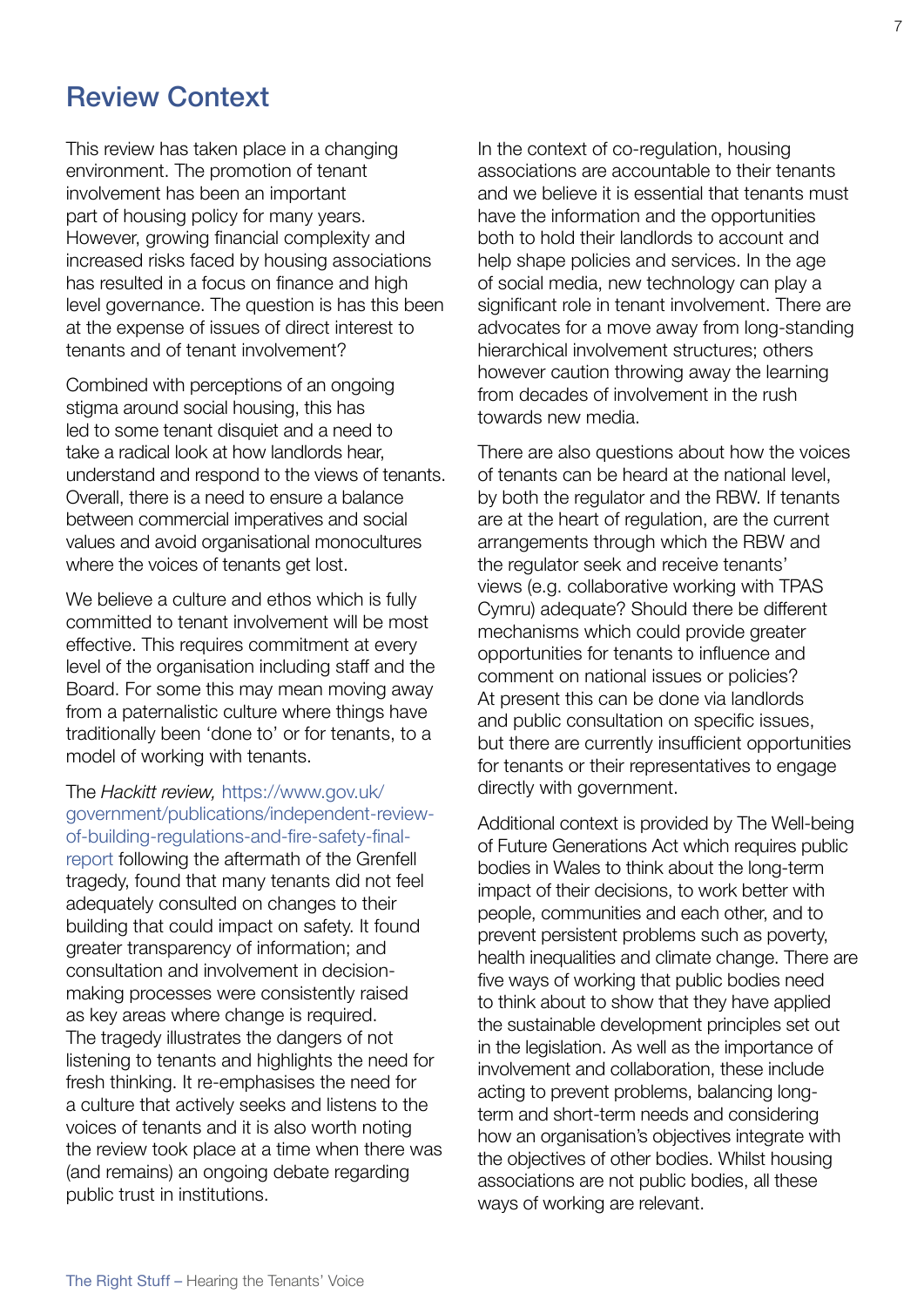## Regulating Tenant Involvement

*The Regulatory Framework for Housing Associations Registered in Wales* [https://gov.](https://gov.wales/housing-associations-registered-wales-regulatory-framework) [wales/housing-associations-registered-wales](https://gov.wales/housing-associations-registered-wales-regulatory-framework)[regulatory-framework](https://gov.wales/housing-associations-registered-wales-regulatory-framework) sets out the standards of performance set by Welsh Ministers.

Each housing association is responsible for demonstrating to the regulator that it is meeting those performance standards through a clearly evidenced self-evaluation and Annual Board Statement of Assurance, verified through ongoing, specific regulatory assurance.

In terms of regulation, as previously stated, *effective tenant involvement is required under PS2; effective and appropriate tenant involvement and high quality and improving services*. To meet the standard, associations must be able to evidence that tenants are effectively involved in strategic decision making and shaping services in ways appropriate for tenants and the organisation. In reaching regulatory judgements, the regulator considers whether assurance provided is sufficient or not.

Whilst the opportunities identified in this review do not form part of regulatory requirements, regulation managers will discuss, as part of regulatory oversight, how individual associations are responding to the opportunities for improvement set out in section 8 of this report.

A fundamental question considered during the

review however was whether the performance standards in their current form are clear enough on tenant involvement and also whether the current judgement dimension of governance (including tenant services) is sufficient? However, a timetable has already been set for a review of the Framework and performance standards in 2020. This was a recommendation arising from the initial review carried out in 2018 and was based on stakeholders wanting to see the Framework "bed in" over a longer period.

We consider that it would not be appropriate to look at this performance standard and the judgement dimension in isolation of the full review and therefore it is more appropriate that consideration of these important issues is undertaken as part of the full Framework review in 2020.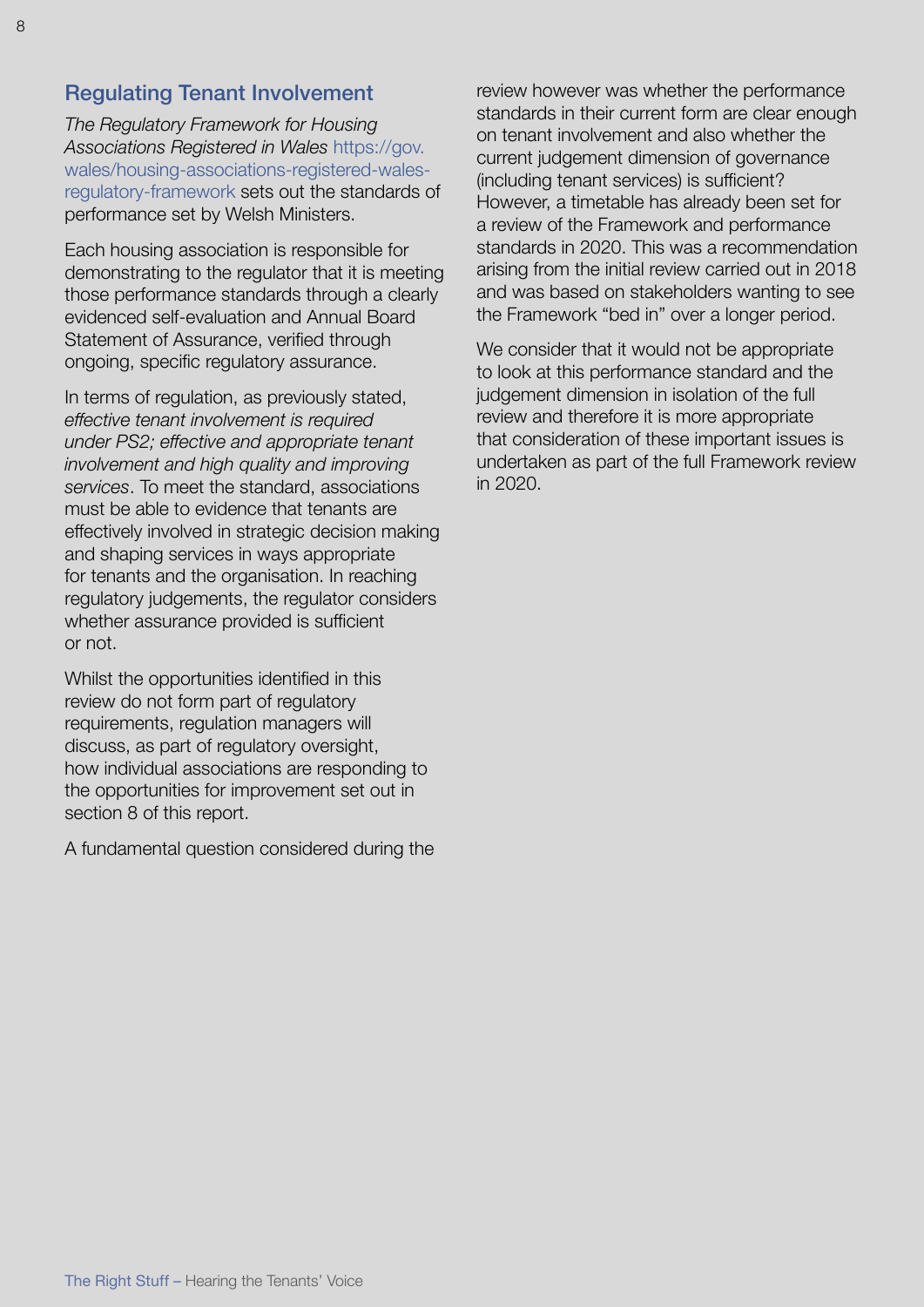# Key Vision and Values

### A Vision for Tenant Involvement

We have concluded housing associations should take an approach which focuses on the outcomes they want to achieve, rather than adopt a specific methodology. The methods used should be dictated by what works best to realise the desired outcomes. In answering this question, associations should consider what does diversity in tenant involvement look like and how can they reach those tenants who are seldom, if ever, heard. Ultimately goals must be clear and the fundamentals right if tenant involvement is to be successful.

# Involvement Characteristics

We have also identified a range of involvement characteristics, to assist all parties when considering the potential role and influence of tenants, although the list is not intended to be exhaustive.

| Data                     | Provision of data to tenants, enabling them<br>to gain some insight into their landlord.<br>Collecting data about tenants in order to<br>facilitate effective/tailored services. |
|--------------------------|----------------------------------------------------------------------------------------------------------------------------------------------------------------------------------|
| Telling – information    | Information is provided to tenants,<br>the landlord determines the content.                                                                                                      |
| Asking - information     | Specific information is requested by tenants.<br>Asking tenants for their views/feedback on<br>specific issues.                                                                  |
| <b>Giving choices</b>    | Tenants are offered a number of choices<br>by landlord.                                                                                                                          |
| Collaboration            | Tenants able to work with the landlord to<br>influence development of approach.                                                                                                  |
| Co design/co production  | Tenants partner with their landlord to ensure<br>the outcomes will meet their needs.                                                                                             |
| <b>Shared leadership</b> | Some leadership responsibility is passed to<br>tenants, providing significant influence over<br>decision making.                                                                 |
| Delegated power          | Landlord passes decision-making powers to<br>tenants within some areas.                                                                                                          |
| Ownership                | Tenants manage their own housing, with an<br>equal share in making decision. For example,<br>a co-operative.                                                                     |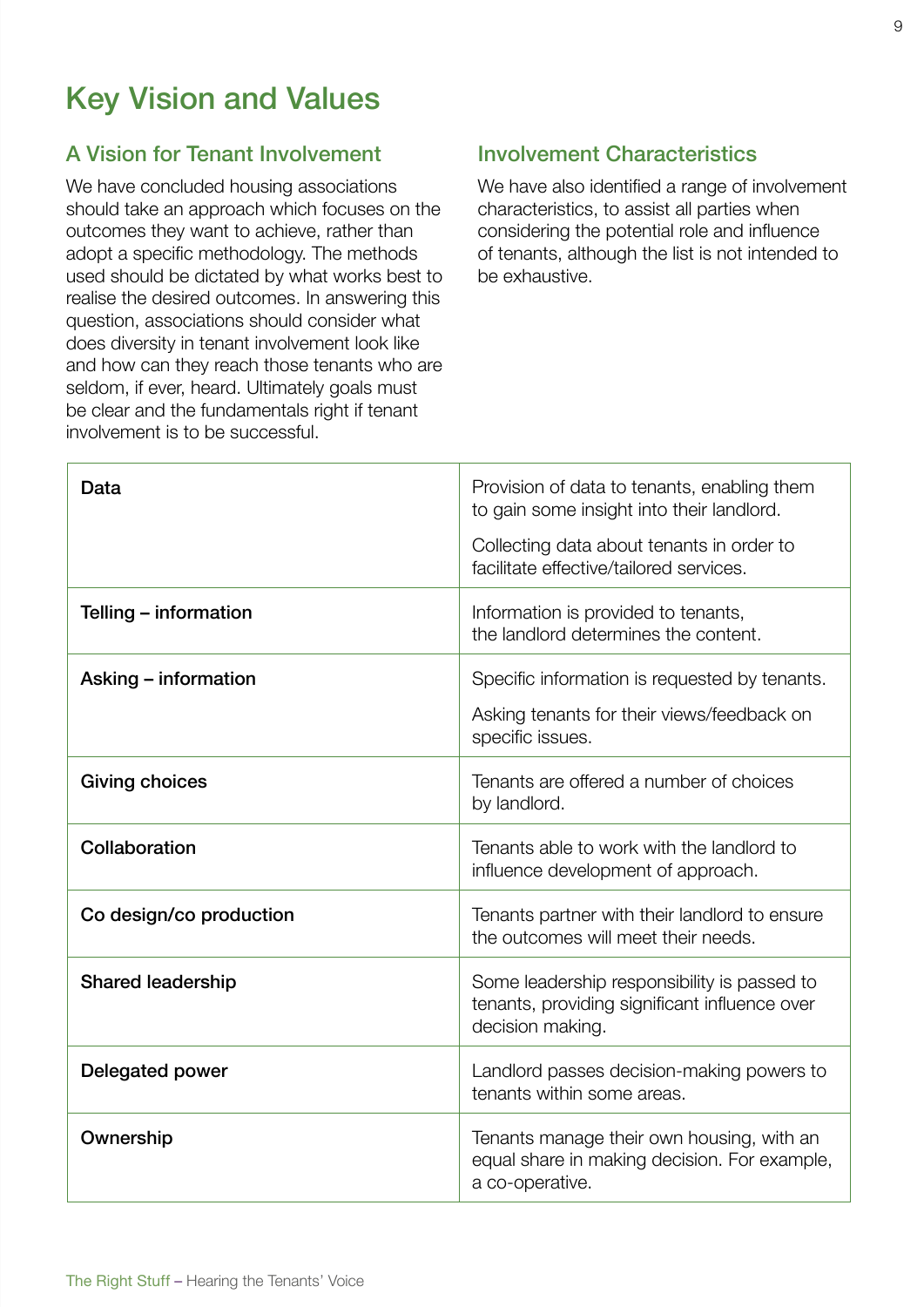From our work, it's apparent that key to successful involvement activity is a recognition that it's about effective relationships, with good communication, transparency and key values of honesty, trust and respect. This suggests that 'how you do it', is as important as what you do and chimes with wider findings from regulation work that it's culture, values and behaviours which makes the critical difference between success and disaster.

Questions housing association boards and management could ask themselves include:

- Have we thought about what tenant involvement is seeking to achieve?
- How will we involve tenants, at the outset and continuously?
- What approach works and how do we really know it works?
- Which method(s) from the 'Involvement Characteristics' will work for tenants?
- Have we asked customer-facing staff their opinion?
- Do we have an effective relationship with tenants based on good communication and transparency?
- Do the culture and values of our organisation (at all levels) enable us to undertake effective tenant involvement?
- Do we have a relationship of mutual trust based on honest dialogue with tenants?

Based on our findings, which are considered in the next section and draw upon the evidence presented to the steering group and the supplementary commissioned research, seven **Key Values** have emerged which we think can be applied to tenant involvement. These are:

• **Listening** – actively hearing what a diverse range of tenants say and learning from this.

- **Trust** building trust and trusting others with vital decisions that affect them and devoting the time and resources necessary to do this.
- **Organisational ethos** developing a culture which enables effective tenant involvement.
- **Collaboration** tenant involvement is not something you do to people, but something you do with people.
- **Acting** after you've done the listening, you must take action as a result of what you've learned.
- **Feedback** provide feedback to tenants on what you've learned and what action you've taken as a result.
- **What works** the methods used should be dictated by what works best to realise the desired outcomes, but should not be pre-determined.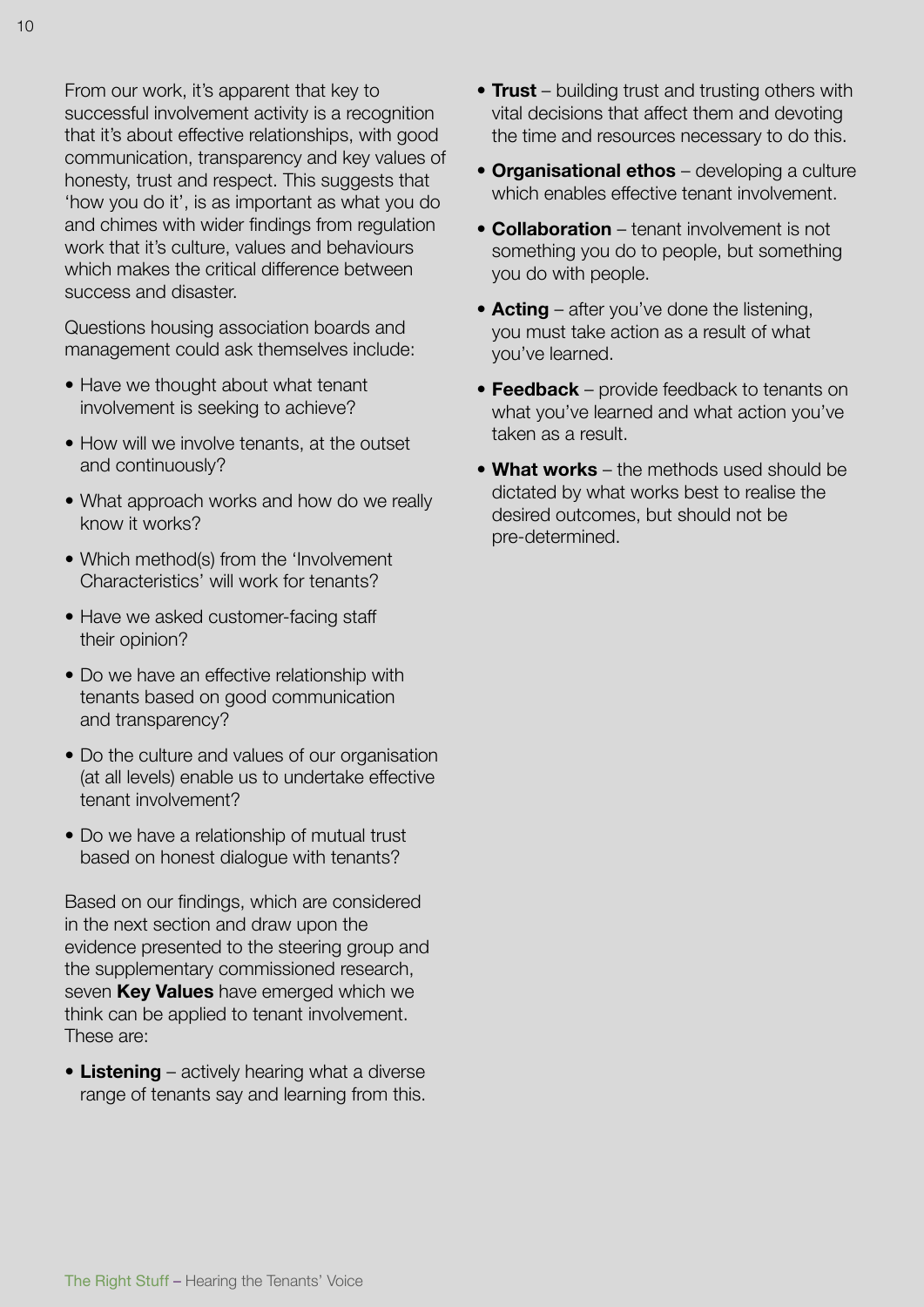# What we've learned

This section provides a brief summary of what we have discussed and learned through the review process. For more detailed information you should read the Phase 1 and 2 reports.

- Phase 1 Tenants at the Heart review: phase 1 report.
- Phase 2 Listen, act, learn: aspirations for tenant and resident involvement.

## Contested Territory

What has become clear through the review process is that tenant involvement is 'contested territory'. This includes:

- The language used some people have strong views on descriptions (e.g. tenant; customer; resident), but there is no consensus. Others thought this debate was less important and potentially a waste of time and resources.
- The language used involvement, participation and engagement are often used interchangeably. As noted, for this review we have adopted tenant involvement as the all-encompassing term.
- The purpose of the tenant involvement Is it about improving services/performance, influencing decision-making, empowering individuals/or groups, ensuring accountability to tenants, seeking constructive challenge or something else? Alternatively, it may be more fundamental (e.g. building trust) and other objectives may flow from this.
- Modern versus traditional methods in particular, how much emphasis is placed on digital and other technologies to engage tenants as opposed to face-to-face methods?
- Collective versus individual how much emphasis is placed on seeking feedback from individuals as opposed to working with groups of tenants to explore things? And what role do formal tenant groups have?
- Transactional versus relational is feedback on specific issues from tenants (customers/ consumers) sought in a time limited fashion or is engagement more long-term (citizenship role), developmental and broad in scope?
- Seeing things through a landlord or a tenant lens – The *Welsh Government review of tenant participation* [https://gweddill.gov.](https://gweddill.gov.wales/docs/caecd/research/041201-tenant-participation-housing-management-design-en.pdf) [wales/docs/caecd/research/041201-tenant](https://gweddill.gov.wales/docs/caecd/research/041201-tenant-participation-housing-management-design-en.pdf)[participation-housing-management-design](https://gweddill.gov.wales/docs/caecd/research/041201-tenant-participation-housing-management-design-en.pdf)[en.pdf](https://gweddill.gov.wales/docs/caecd/research/041201-tenant-participation-housing-management-design-en.pdf) published in 2004 found significant differences between the views of landlords and tenants, particularly in relation to whether there were positive impacts from tenant involvement.
- The role of tenants in governance and wider issues of accountability, in particular whether tenants are included on boards.

Given the above, it is not surprising that there is no one size fits all approach when it comes to tenant involvement.

## Listening is important – but you must also act

We found that there is a strong appetite among tenants for engagement and dialogue with their landlord, and vice versa. When asked to summarise in a few words the key ingredients for successful communication, 'listening', 'communication', 'trust', 'transparency' and 'honesty' were the top choices.

Asked about the sort of dialogue they wanted with landlords, survey participants returned to the theme of 'listening' and building relationships. Tenants wanted to be properly informed and to have the chance to give their views, object if necessary, and have a genuinely open discussion.

The effectiveness of 'listening' to tenants is important. It must be accompanied by a commitment to taking on board what is said, being seen to respond to it by providing feedback, and then to learn from it. Participants felt they would know when tenant involvement was working through both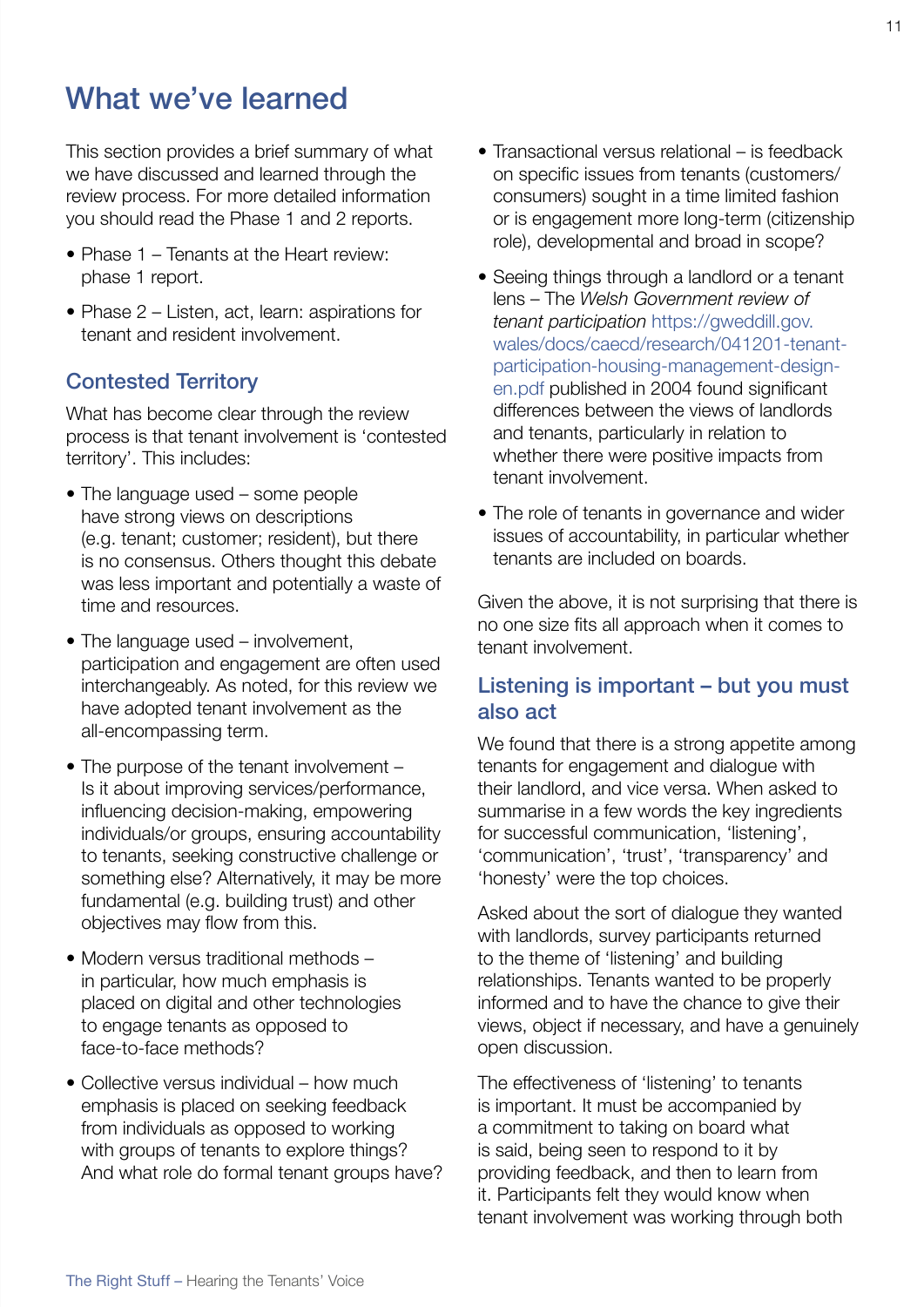It is also important that associations communicate to tenants and provide feedback on the action they've taken.

## Culture, Trust and Mutual Respect

When the focus groups were asked about trust and respect, the discussion moved into a series of related issues of openness, power, accountability and above all dialogue. Notions of trust and respect were identified as fundamentally about the culture and values of an organisation, the mind-set of staff and its leadership.

Throughout there was a strong emphasis from all groups on soft skills and outcomes. It could be argued that the purpose of tenant involvement is not primarily to bring about specific practical outcomes but to engender a relationship of mutual trust, built through honest dialogue and respect, embedded at every level in an organisation. This approach will assist with collaboration which is was seen as important both by tenants and staff.

This links to the strong message coming over about the culture of organisations. Repeated references to authenticity, genuineness, commitment and honesty suggest that tenants and professionals alike want to see organisations being open to dialogue, committed to it, and to making the changes that tenants feel are needed. That will involve some power sharing and compromise. An organisation which develops a positive approach to tenant involvement is more likely to succeed.

# Going Forward

We would encourage everyone involved to consider what they are trying to achieve. All approaches have pros and cons and the approach chosen must deliver the desired outcomes and may be different depending on those aims.

Therefore, every housing association should work with tenants to determine what approach is right for their organisation and their tenants. In doing this tenants and staff need to consider the different options available to them. A good starting point would be the annotated bibliography produced during phase 1 of this review, and the 'Involvement Characteristics' table.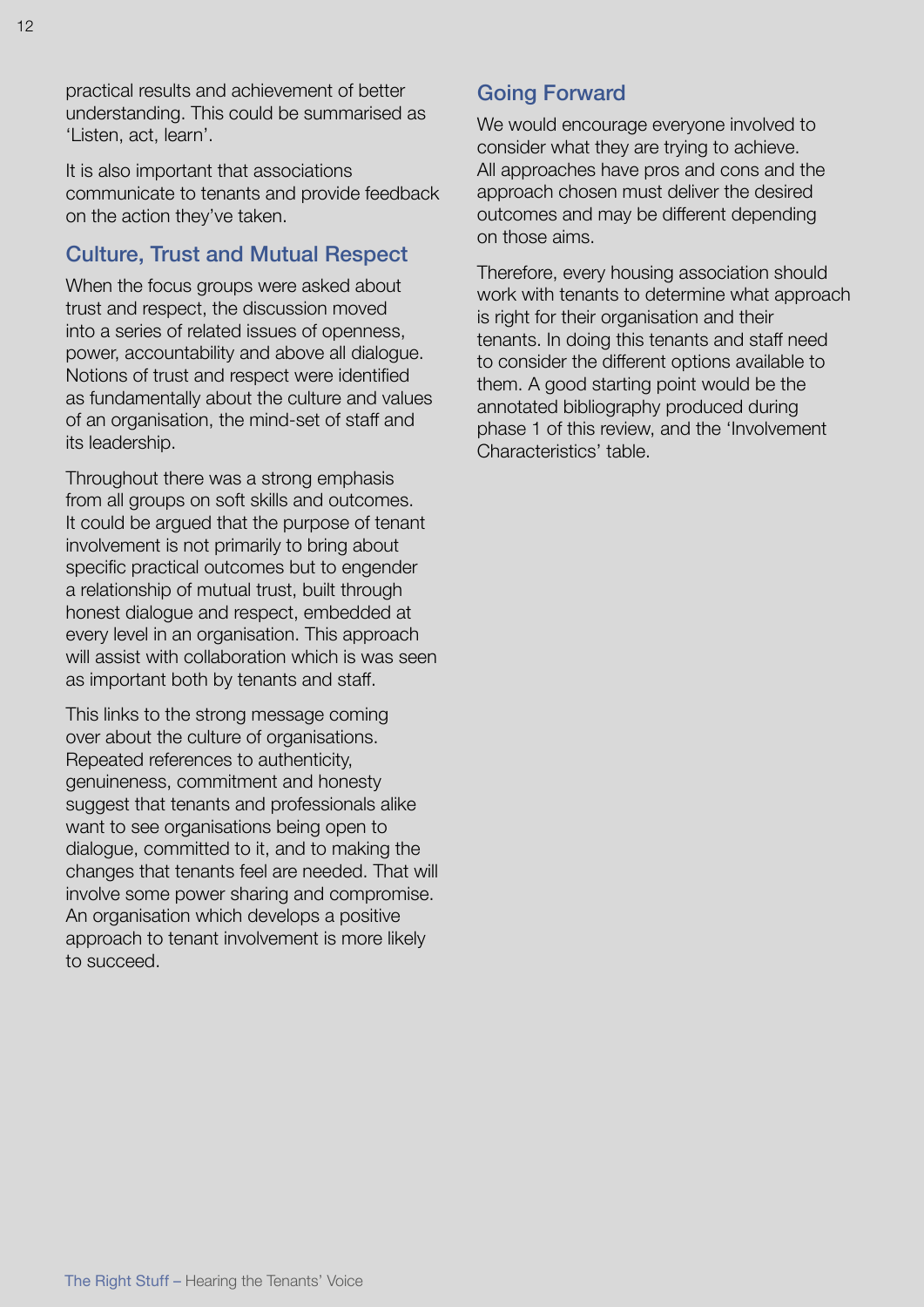# A Model for Tenant Involvement

# The Right Stuff – Hearing the tenants' voice

*The Right Stuff* is a high level framework to help understand and undertake good tenant involvement. This is intended to be indicative rather than prescriptive and the prompts are by no means exhaustive. The prompts are suggestions to stimulate thinking by organisations around the 5 key themes of the framework. They illustrate the kind of topics which it could be useful to consider under each of The Right Stuff areas, but each board and each organisation needs to decide what is appropriate for their particular circumstances.

Users can decide for themselves what they need to take into account to ensure that they are doing the right stuff when it comes to tenant involvement. However, one of the fundamental questions is how do tenants want to be involved?

**At the Right Time** Early involvement Achieving the desired outcomes Updating desired outcomes as necessary Monitoring progress and reviewing effectiveness Gathering feedback

The Right People Skills/knowledge Diversity/Inclusivity Mind-set Recruitment/appraisal Team work/rapport

 $\mathbf{L}$ o r きょうかん こうしゃ こうしゃ こうしゃ かんじょう かんしゃく かんきょう かんきょう かんきょう かんきょう しょうせいしゃ e Right

Reasons Clarity of purpose Desired outcomes For what benefit? Clarity of ethics Values/Ethos: trust/openness/ honesty/respect

### The Right **Stuff**

**Culture Language Relationships Behaviours** Full range of options Full access to necessary information Full endorsement of any significant changes Autonomy **Responsibility** Evidenced

In the Right Way

#### **Opportunities**

the Involvement Characteristics – which method(s)? Clearly aligned to purpose Actively listening to tenants Acting on the listening Tenant influence in decision-making

Doing D

Right Thin  $\sigma$  $\boldsymbol{\omega}$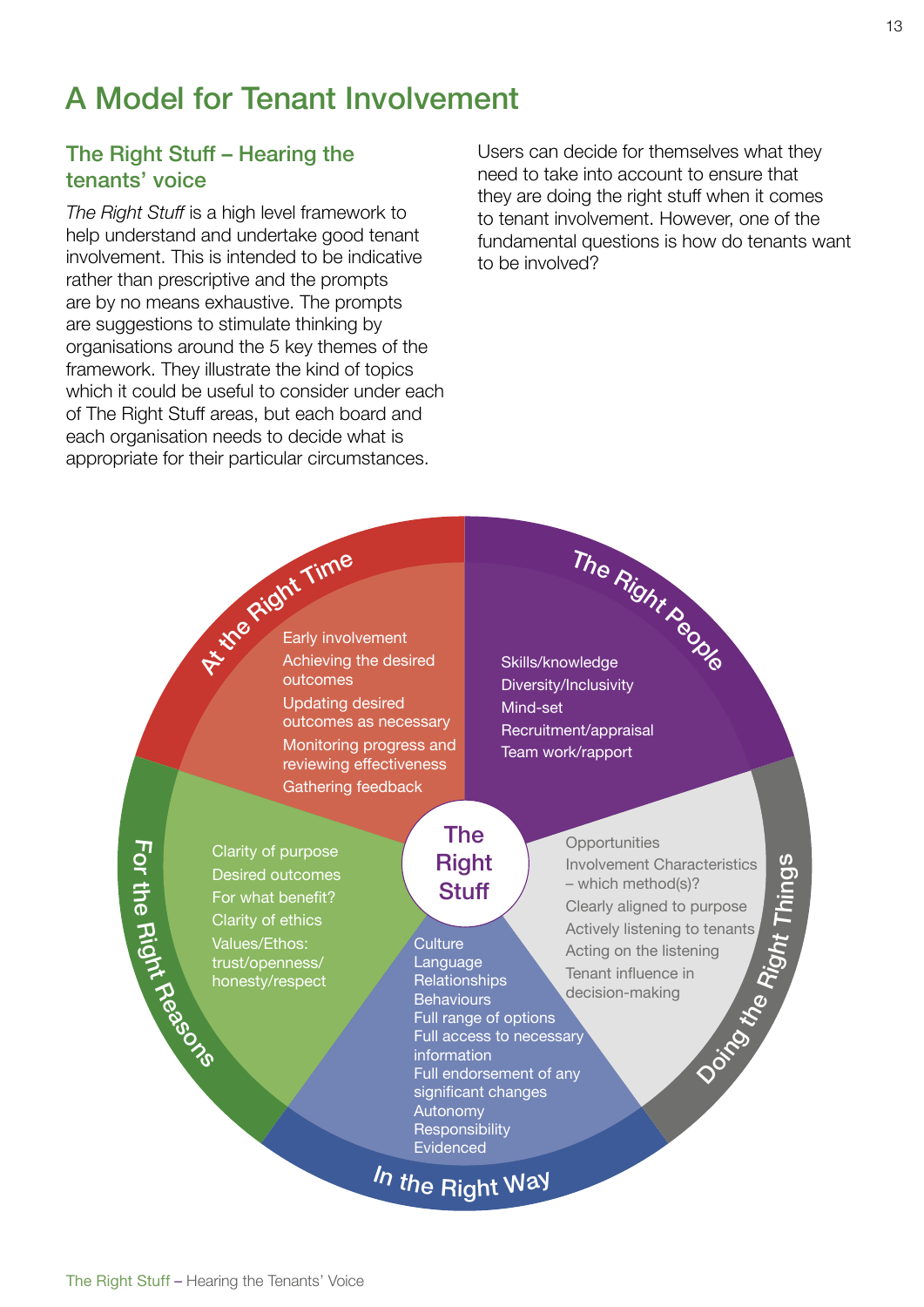# Making it Happen

# Key Messages – Developing more effective and inclusive approaches to tenant involvement in Wales

### Who are these messages aimed at?

Given their responsibility for holding the executive to account and for setting the strategic objectives and the culture of the organisation, we consider these messages will be of particular interest to housing association board members. However, they are for everyone with an interest in tenant involvement – tenants, housing association management and staff, anyone involved in individual tenant involvement projects and the Welsh Government.

#### Why are you doing it?

• Although there are performance standards to meet, tenant involvement is not done for the regulator. Don't just aim to do what you think the regulator wants. Tenant involvement should be undertaken with integrity, not in a tokenistic way, doing what's right for tenants, as well as the organisation.

### We need to go back to the fundamentals

Avoid doing things just because it's what you've always done. Ask yourselves:

- What is tenant involvement trying to achieve now and in the future?
- What works to achieve this?
- How do we really know it works?

Our survey conducted with tenants, landlords and other stakeholders indicates that the things which are important to them are the real fundamentals – listening, acting, trust and communication.

- How you do things is just as important as what you do.
- Focus on what you want to achieve and do what works to achieve that. It doesn't matter if the approach chosen may vary from previous practice.

#### Culture, values and behaviours are critical

- It is good relationships built on trust and a positive culture that makes tenant involvement work.
- Focus on constructive, honest, open and respectful relationships.
- Are you truly committed to meaningful tenant involvement or just going through the motions?
- Leadership must come from the top.
- There needs to be commitment across the whole organisation.
- Recognise it's a 'people thing'.
- Work to emphasise the positives of social renting for people and communities (thus helping to combat the stigmatisation of social housing tenants).
- Aim to continue building trust with tenants.
- Work towards being an even more inclusive organisation.

#### What you call things matters

- The language used expresses the balance of power and impacts, consciously or unconsciously, on the behaviour of all those involved. Language can imply passive or active approaches. Getting the language right is a key first step. For example 'customer', pre-supposes a certain type of involvement.
- Our work has shown there's no unanimity regarding the perfect language.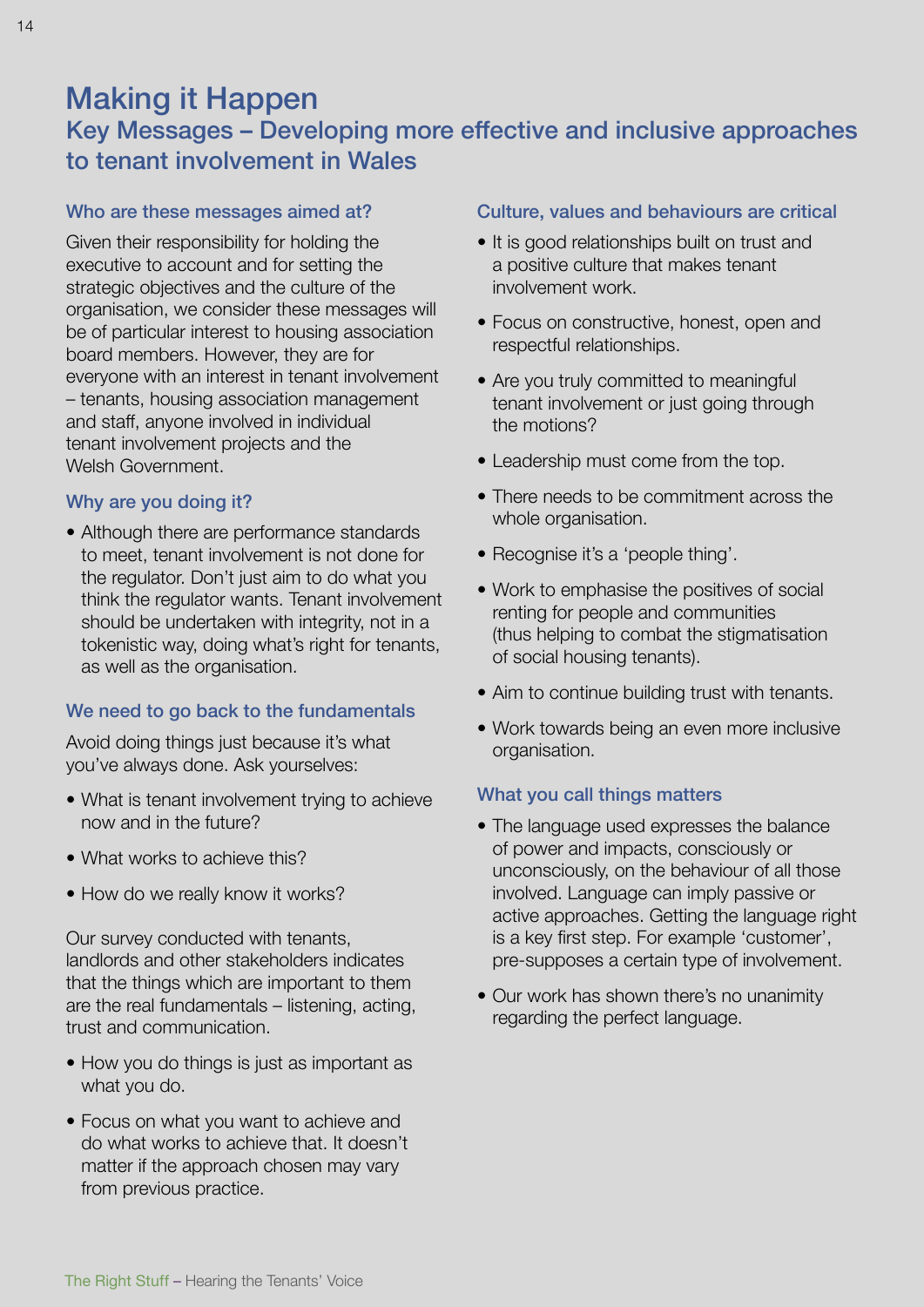Potential language options include:

- Citizen, tenant, resident, customer, service user, community member, collaborators, those we serve, people.
- Involvement, participation, hearing the tenants' voice, collaboration, influence.

Clarity is vital when deciding on what language to use. A lack of clarity can lead to conflict; for example it could imply tenants have very limited influence.

#### What do we want to achieve? Think it through using *The Right Stuff* tool.

- **Think it through before you act**. Just rushing out and doing things isn't the best way forward.
- Use the thinking tool to help work out what 'you' want to achieve, how best to achieve it, and how to work out whether what you're doing is achieving the outcomes you desire.
- Involve tenants in working out what the desired outcome will be – this shouldn't be something that housing associations tell tenants without their input.
- Don't forget outcomes are not fixed; the desired outcome might alter with changing circumstances.
- It's about getting the right approach to achieve the right outcomes for your particular circumstances.
- When you know what you want to achieve, what works to attain this outcome? How do you **really** know it works?
- Is your intended approach providing value for money? Is it achieving the outcomes you desire in the most efficient way?

#### Work in honest and open collaboration with your tenants

- Tenant involvement is not something you do to people, but something you do with people.
- How you do it is as important as what you do.
- It should not just reflect the landlord's priorities, it must also reflect tenants' priorities.
- Tenants should be involved early on, they should not just be asked to endorse decisions already made. Take a 'Tenants First' approach to considering new initiatives.
- Honest collaboration means making clear to tenants the full range of options that can be considered. Presenting a limited range of options means you're still working to the landlord agenda and runs counter to establishing the necessary respectful trusting relationship.
- Always provide feedback to tenants on outcomes. Complete the circle!

#### Board Assurance

Boards need to ensure that they have strong assurance that they have a robust approach to tenant involvement and must be able to evidence it. They should be asking if the organisation has sufficient information about the tenant perspective.

#### Tenant involvement in governance

During the review it became clear there is a misconception held by some that it is a regulatory requirement for housing associations to have tenants on their Boards – it is not. If this option is, however, considered an appropriate approach, these are points to consider.

- What is having tenants on the board seeking to achieve?
- What level of influence do tenants have as board members?
- Individuals are unlikely to be able to represent the views of all tenants.
- Do you encourage board members from local communities (who may or may not be tenants)?
- Research indicates that having tenants on boards is no guarantee of active tenant influence. It can actually marginalise tenant influence in practice.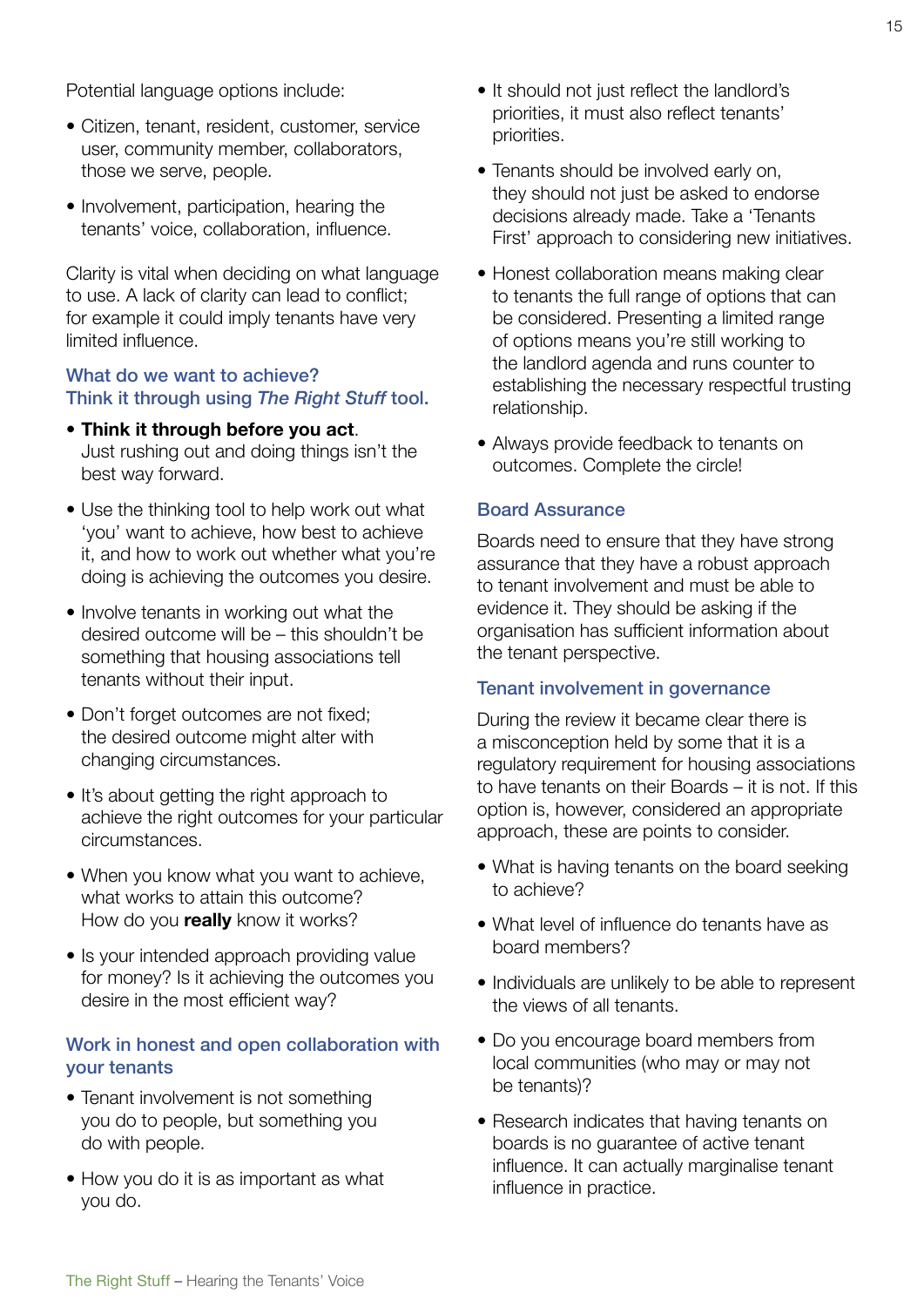- For individual associations the position may vary over time (sometimes with tenants on the board, sometimes not).
- Tenant involvement in governance is not just about tenants on boards. Other involvement structures feed into governance as well; for example the democratic body at Merthyr Valleys Homes.

#### Sharing Information and empowering tenants

- Housing associations should provide data to allow comparison with the performance of other landlords. This provides tenants with information they can use to scrutinise and to hold their landlords to *account*. [https://gweddill.gov.wales/topics/housing](https://gweddill.gov.wales/topics/housing-and-regeneration/services-and-support/regulation/housing-association-comparison-tool/?lang=en)[and-regeneration/services-and-support/](https://gweddill.gov.wales/topics/housing-and-regeneration/services-and-support/regulation/housing-association-comparison-tool/?lang=en) [regulation/housing-association-comparison](https://gweddill.gov.wales/topics/housing-and-regeneration/services-and-support/regulation/housing-association-comparison-tool/?lang=en)[tool/?lang=en](https://gweddill.gov.wales/topics/housing-and-regeneration/services-and-support/regulation/housing-association-comparison-tool/?lang=en)
- There is a transparency obligation on landlords to honestly and openly share data. A full range of options should be presented to tenants before asking them to make a choice.

### Making a difference

Effective tenant involvement is a priority for the RBW. We want this review and the tool we have produced to really make a difference.

That can only happen if everyone works together with a collaborative and open approach, applying the key principles we have identified. We want to see all parties embracing the opportunities set out in this report.

#### If this happens, we hope to see:

- Open and honest discussions taking place between housing associations and tenants.
- Tenants involved early in the process. Work with tenants, rather than deciding what they want unilaterally.
- Good practice being shared and embedded in the sector.
- Welsh housing associations recognised and known for the high quality of their tenant involvement.